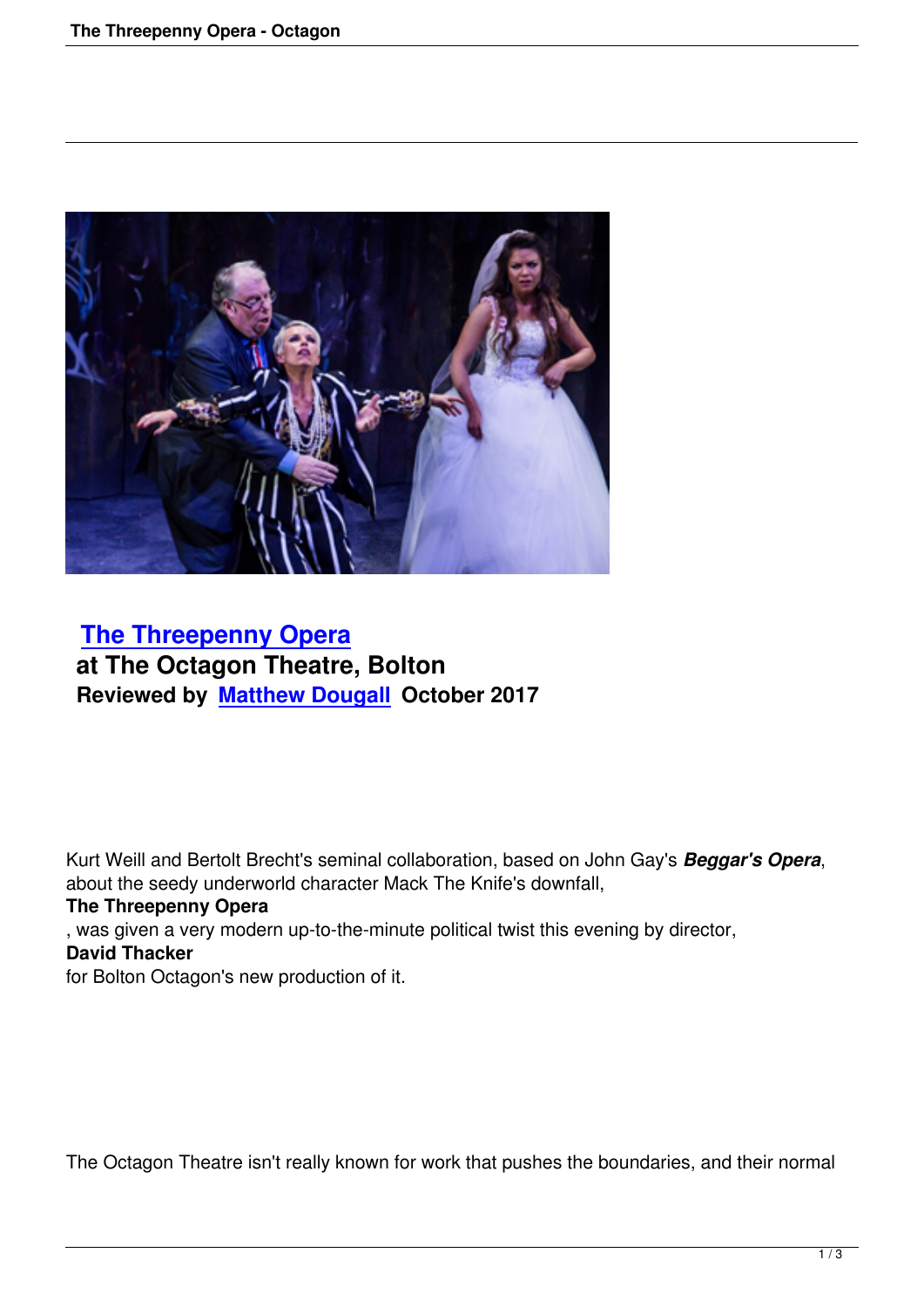mainstream fayre usually sits comfortably in the middle class family bracket; however Brecht can never be said to be this; a boundary-pusher and political activist who used his theatre teachings and productions to break boundaries and incite change within a stymied tradition.

It is quite surprising then to find this in their season, and massive kudos to The Octagon for tackling it. Thacker's directing however was sadly rather predictable and simply wasn't challenging enough. The whole production was very 'neat' and 'clean' and nowhere near edgy and gritty enough. I really liked the idea of bringing the production from 1920s Berlin to product a comparison post-Brexit London with Boris Johnson as PM and the imminent coronation of King Charles III, however, there are certain underlying themes within the piece - such as the treatment of women - which didn't quite work so well in this time period.

The story tells of Macheath, an underworld overlord who is wanted for crimes including rape and murder, known to and feared by all, and yet remains uncaught by the police due to his long-standing friendship with the chief of police, Tiger Brown. That is, until he decides to marry the daughter of another crime boss, Peachum, who between him and his wife, and their contacts, bring about his downfall and capture. It's a play about political corruption with a strong message, as relevant to the now as it was even in its 17th century guise.

**David Birrell** was our protagonist, and commanded the stage with his powerful baritone voice, but I didn't find him either dangerous or oozing manly sexuality enough to be truly believable. A<br>more stolid character came in the form of **Eric Potts** playing Mr. Peachum. I really more stolid character came in the form of enjoyed his 'Fagin-wrapped-inside-Mr-Bumble' interpretation of the role and his singing was superb. I simply didn't understand why he and others had local northern accents when majority of the cast were either Southern or RP and the play was set in London.